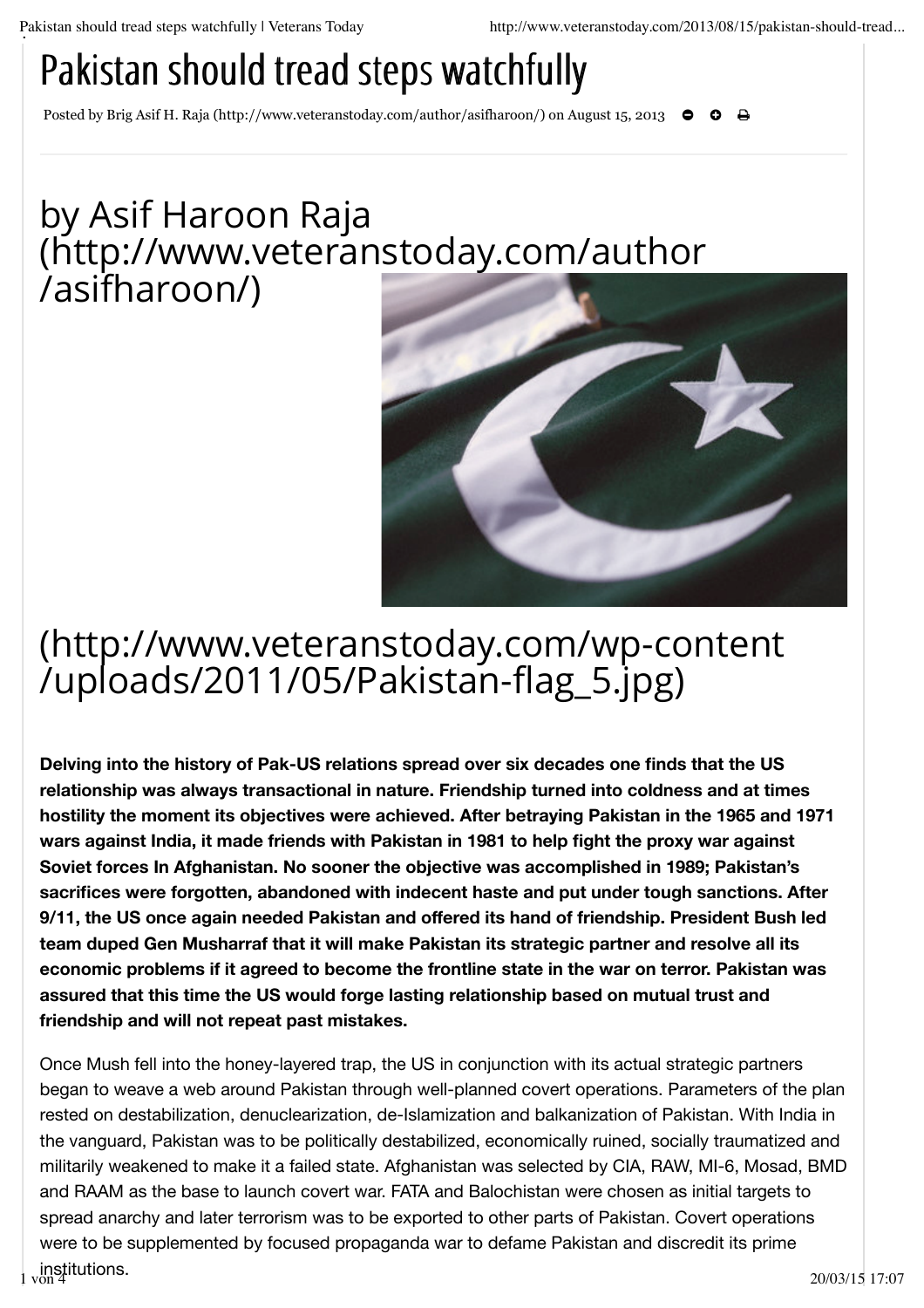Pak<del>i</del>stan should tread steps watchfully | Veterans Today http://www.veteranstoday.com/2013/08/15/pakistan-should-tread...<br>| Ho start With Mush was coerced to ditch friendly Taliban regime in Kabul and provide desired assi to US led forces to occupy Afghanistan. India was then given a green signal to go ahead with its false flag operation in the form of an engineered terrorist attack on Indian Parliament on December 13, 2001 and blame Pakistan with a view to extract Kashmir related concessions. Once required concessions were acquired, it was then India's turn to hoodwink Mush by signing peace treaty and making him change Pakistan's age-old Kashmir policy.

In the meanwhile, Mush was browbeaten by Washington to launch military operations in South Waziristan (SW) to flush out foreigners and nab their sympathizers failing which NATO troops would barge in. Once regular troops got engaged in fighting with tribesmen in Waziristan, CIA started structuring TTP and making it into a viable force strong enough to confront the Army and possibly defeat it or as a minimum tie it down. To put added pressure, Balochistan was heated up in 2004 with the help of Marri, Bugti and Mengal Sardars. Baloch insurgency was gradually transformed into separatist movement.

In order to assist and guide the TTP and BLA, CIA network was established duly reinforced by Blackwater in 2007/08. All these harmful steps were taken to engulf whole of Pakistan in the flames of terrorism and expedite slumping socio-economic indicators and thus making Pakistan fully dependent upon foreign aid. In this timeframe, the US installed its dream team in Islamabad in March 2008 which enabled the US to tighten the noose around Pakistan's neck speedily. When Obama took over in January 2009, the first thing he did was to bracket Pakistan with Afghanistan making Af-Pak border region into single combat zone. He also appointed Richard Holbrooke as Special Envoy who behaved like a Viceroy. Drone war in FATA was intensified and so was psychological war.

On one hand terrorism was deliberately stoked and on the other Pakistan was impertinently asked to do more. Pakistan's huge sacrifices were underplayed and its weaknesses owing to resource constraints overplayed so as to undermine Pak Army and ISI, the custodians of national security and strategic assets. The Indo-US-Israeli nexus knew that without weakening and discrediting these two institutions, their quest to steal nukes would remain unfulfilled. India militarily strengthened by USA and Israel itched to attack Pakistan but remained restrained owing to Pakistan's effective nuclear deterrence. Mumbai attacks were stage-managed on November 26, 2008 under a calculated plan but it misfired because of Pakistan military's aggressive response.

Swat and SW were prepared as strategic ambush sites to sink bulk of Pak Army and thus create conducive conditions for Indian military to undertake its much hyped limited war under the framework of Cold Start doctrine. When the Army closely supported by PAF turned the tables upon the plotters, the US then applied full pressure on Pakistan to push Pak Army in the inferno of North Waziristan (NW) on the plea that insecurity in Afghanistan was a sequel to safe havens available to Haqqani network (HN) in NW. with 150,000 troops already deployed in the northwest, additional corps required for another major operation would have been at the cost of getting imbalanced on the eastern front. Having seen the jingoism of India in December 2001 and again in December 2008, it was surprising that the US kept insisting that India posed no threat to Pakistan and that it should shift all its troops from the eastern border towards western border. Other than the Indian factor, an operation in NW would have brought all pro and anti-Pakistan militant groups in FATA together with HN and banned terrorist groups on one platform to fight Pak security forces.

When Gen Kayani resisted and expressed his security concerns and ISI initiated series of preventive actions in the wake of Raymond Davis incident in January 2011, the US decided to punish Pak military by undertaking a stealth attack in Abbottabad on May 2, 2011. Primary aim of the incursion was to tarnish the high image of Gen Kayani and Lt Gen Pasha and to force a change of military leadership.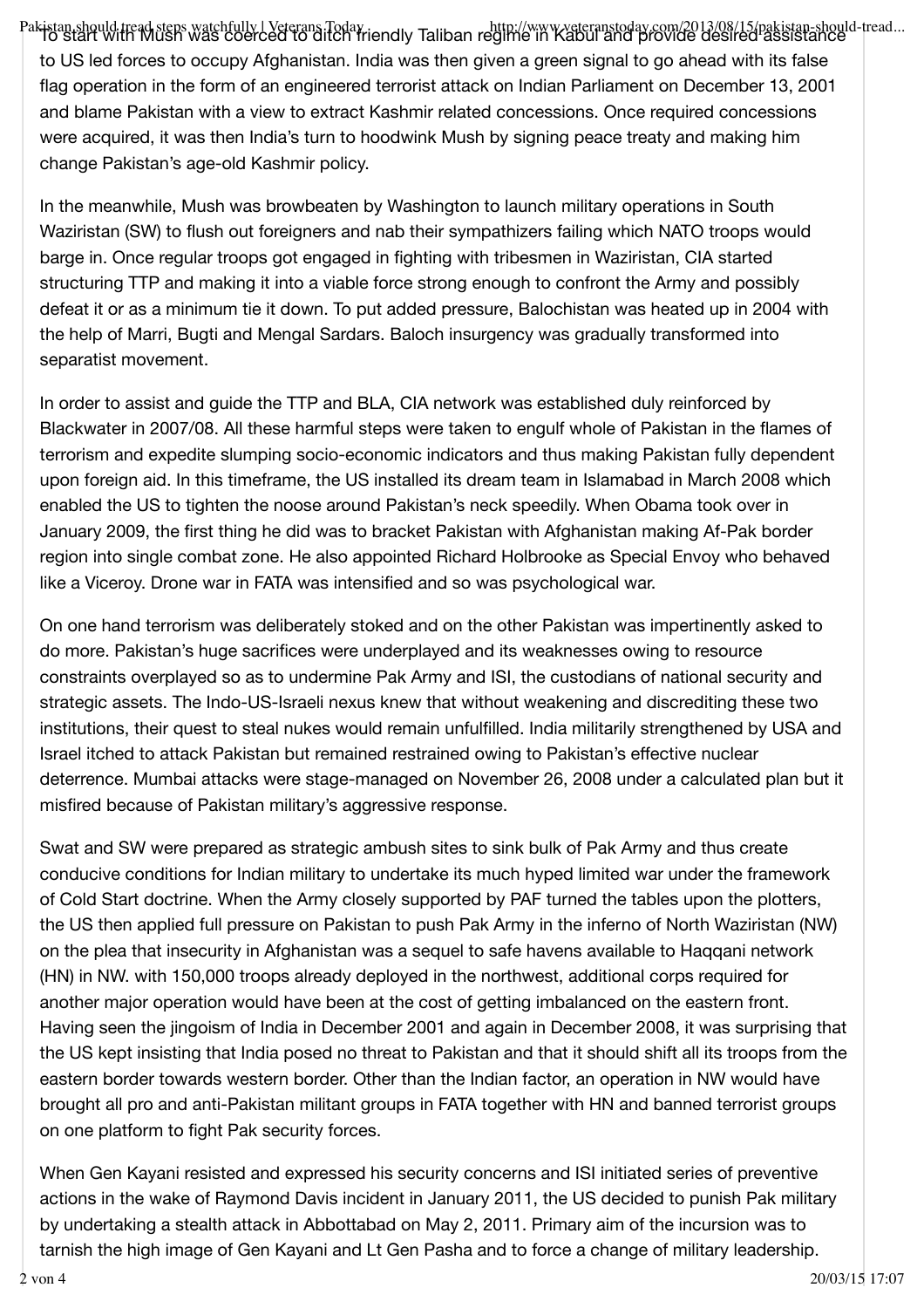Pakistan should tread steps watchfully ISVeterans Today with its efforts to dismantle CIA network, CIA-RAW akistan-should-tread...<br>The When the two survived and ISV continued with its efforts to dismantle CIA network, CIAsponsored terrorist attack on Mehran naval base was launched on May 22, 2011, destroying three PC-3 Orion aircraft. In addition western front was heated up with the help of absconder Fazlullah and his militants who were provided safe havens in Kunar and Nuristan. Pak-US Strategic dialogue was also suspended.

In the wake of Taliban attacks on high profile targets in Kabul on September 13, 2011 and murder of Burhanuddin Rabbani on September 20, the then CJSC Admiral Mullen lost his sense of balance and in his fit of rage he dubbed HN as a 'veritable arm' of ISI. During her visit to Islamabad in October that year, Hillary Clinton warned Pakistan that US forces would step into NW to eliminate safe havens if Pakistan didn't pay heed to US demand. When Pakistan didn't oblige, attack on Salala border post was launched by NATO Apaches on November 26. Failure of US military to tender apology broke the last straw on the camel's back. Pakistan could take it no more and it rightly cut off military relations with Pentagon besides closing Shamsi airbase and NATO supply routes and sending back US-UK military trainers. As a consequence, for next seven months Pak-US relations hit rock bottom. This period however allowed the ISI to send home CIA spies operating under different guises.

Pak-US relations have sailed past the roughest patch and have re-entered friendly waters. In September 2001, the US at its pinnacle of glory ordered Pakistan to facilitate its intrusion into Afghanistan. This time the US in dire strait is requesting Pakistan to facilitate its safe departure from Afghanistan. It also wants Pakistan to persuade the Taliban to talk and arrive at a negotiated political settlement. It wants to leave behind stable Afghanistan and friendly government. Under the changed environment there is noticeable change in the behavior of US officials. Rate of drone strikes has come down significantly and targets are chosen with care. The US has promised to fund Bhasha dam and to help in overcoming energy crisis. Indo-US charted Silk Route and TAPI pipeline are being advocated as more profitable options than the Kashgar-Gawadar Silk Route and Iran-Pakistan (IP) gas pipeline.

John Kerry during his short visit to Islamabad on August 1 played the same old tunes of long-term friendship. He was all smiles, friendly, accommodative and conciliatory. He dangled the carrot of resumption of strategic dialogue in next six months. He extended an invitation on behalf of Obama to Nawaz Sharif to visit Washington. It will however be premature to conclude that all is now well. Such assuring words and promises had been uttered by Richard Armitage and others way back in 2001 but we know how the US treated Pakistan all these years.

India and Afghanistan are still being used by the US to exert external pressure on Pakistan. TTP and BLA are used to mount pressure from within. Ongoing escalation of tension along the LoC together with tantrums of Karzai and Afghan senior officials and spate of terrorist acts in various parts of Pakistan are designed to put pressure on the new government to pick up cudgels against the militants in FATA rather than initiating peace talks. Acceleration of militancy in Balochistan is aimed at giving a message that establishment of nationalist government led by Dr Malik has not lessened the resolve of separatists seeking independence of Balochistan. Other objectives are to sabotage IP gas pipeline and Gawadar projects. Likewise, stepped up terrorist acts including DIK jailbreak in Khyber Pakhtunkhwa are aimed at undermining PTI government advocating peace talks with Taliban. Overall aim is to provoke Pakistan to launch the much delayed operation in NW which has become the safe haven of TTP.

Apart from application of pressure tactics to keep Pakistan tamed, the US is bent upon making India a global power, a permanent member of UNSC, a counterweight to China and a dominant player in Afghanistan. To this end, the US has taken practical steps to strengthen India economically and militarily. It would like settlement of Kashmir issue but on Indian terms. It will not benefit Pakistan at the cost of annoying India. In other words, as a policy it would always prefer India over Pakistan and in